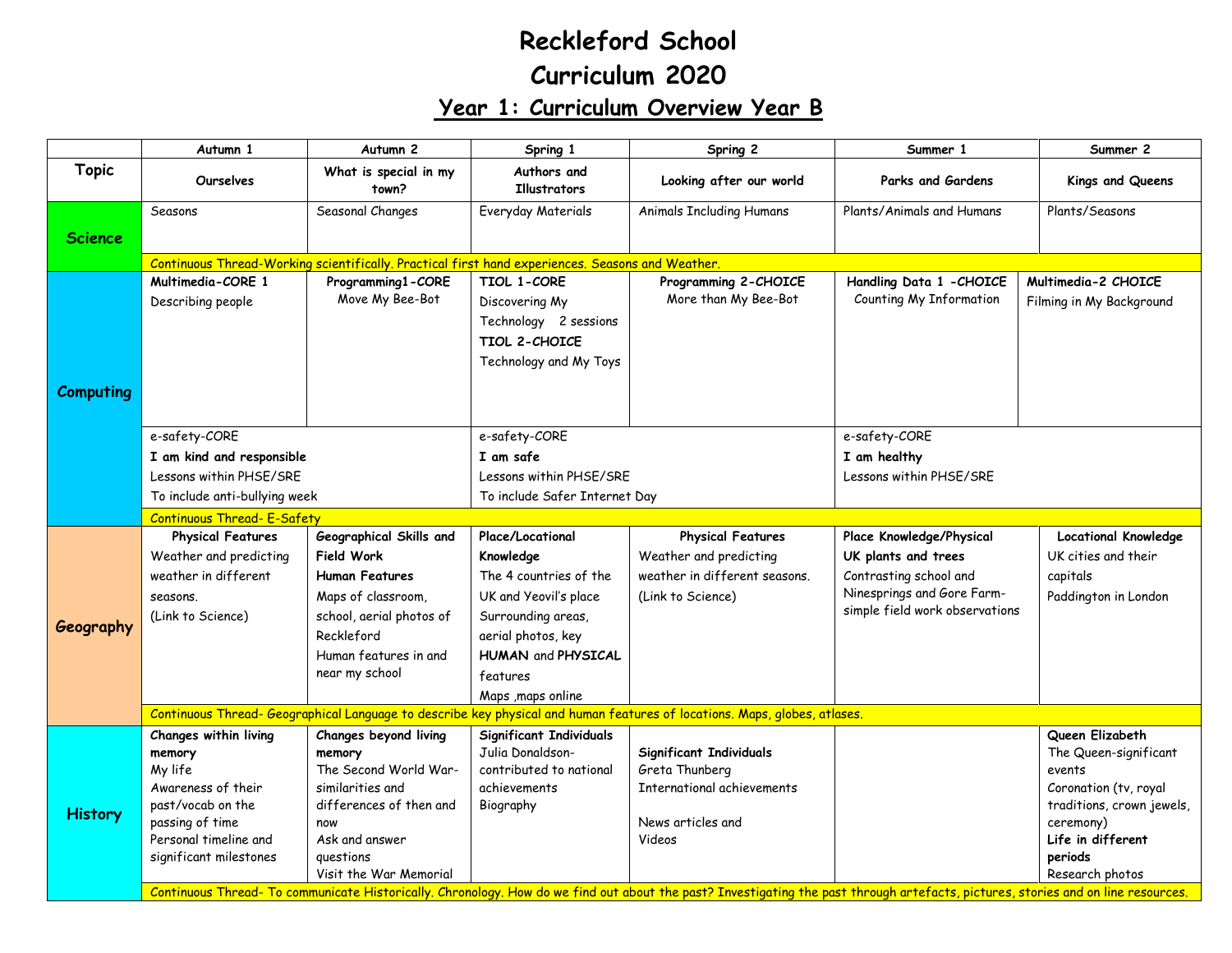| Art          | <b>Drawing and Painting</b><br>Printing techniques<br>techniques<br>Printing poppies on paper<br>Portraits: Digital design,<br>and fabric<br>drawing and painting<br>Continuous Thread- Developing ideas.<br><b>Cooking and Nutrition</b>                                       |                                                |                                                                                             | Collage/Textile<br>techniques<br>Recycling materials<br>collage/weaving:<br>animals(drawn)<br>and habitats (collage) |                                                                                                                                                                                              | Drawing techniques<br>Respond to ideas and starting<br>points-stories; use ideas of<br>illustrators<br>Drawing characters from Julia<br>Donaldson stories<br>(Axel Scheffler |                                                                                                     | Inspiration from the greats<br>Monet<br>I can paint pictures of what I<br>see.<br>(painting techniques) |                                                                                                          | Sculpture<br>Make shapes from<br>paper, card, straw and<br>clay. Cut, roll, coil, add<br>texture.<br>Crowns or castles |                                                                                               |            |
|--------------|---------------------------------------------------------------------------------------------------------------------------------------------------------------------------------------------------------------------------------------------------------------------------------|------------------------------------------------|---------------------------------------------------------------------------------------------|----------------------------------------------------------------------------------------------------------------------|----------------------------------------------------------------------------------------------------------------------------------------------------------------------------------------------|------------------------------------------------------------------------------------------------------------------------------------------------------------------------------|-----------------------------------------------------------------------------------------------------|---------------------------------------------------------------------------------------------------------|----------------------------------------------------------------------------------------------------------|------------------------------------------------------------------------------------------------------------------------|-----------------------------------------------------------------------------------------------|------------|
|              |                                                                                                                                                                                                                                                                                 |                                                | <b>Technical Knowledge</b>                                                                  |                                                                                                                      | Technical                                                                                                                                                                                    |                                                                                                                                                                              | Technical                                                                                           |                                                                                                         | Technical                                                                                                |                                                                                                                        | Explore objects and                                                                           |            |
|              | Food                                                                                                                                                                                                                                                                            |                                                | <b>Materials and Textiles</b>                                                               |                                                                                                                      | Knowledge                                                                                                                                                                                    |                                                                                                                                                                              | Knowledge                                                                                           |                                                                                                         | Knowledge                                                                                                |                                                                                                                        | designs(history)                                                                              |            |
|              | Making a healthy snack                                                                                                                                                                                                                                                          |                                                | Yeovil Glovers                                                                              |                                                                                                                      | Materials and                                                                                                                                                                                |                                                                                                                                                                              | <b>Construction and Materials</b>                                                                   |                                                                                                         | Moving objects                                                                                           |                                                                                                                        | and express opinions                                                                          |            |
| <b>DT</b>    |                                                                                                                                                                                                                                                                                 |                                                | Design/make                                                                                 |                                                                                                                      | Construction                                                                                                                                                                                 |                                                                                                                                                                              | Construct a 3D animal                                                                               |                                                                                                         | Mechanics                                                                                                |                                                                                                                        | Crowns or castles                                                                             |            |
|              |                                                                                                                                                                                                                                                                                 |                                                | gloves/hat/scarf                                                                            |                                                                                                                      |                                                                                                                                                                                              | Structures                                                                                                                                                                   |                                                                                                     |                                                                                                         | Visit the local park-design and<br>build a swing or roundabout                                           |                                                                                                                        |                                                                                               |            |
|              |                                                                                                                                                                                                                                                                                 |                                                | Christmas<br>Decorations                                                                    |                                                                                                                      | Three Little Pigs<br>Houses                                                                                                                                                                  |                                                                                                                                                                              |                                                                                                     |                                                                                                         |                                                                                                          |                                                                                                                        |                                                                                               |            |
|              |                                                                                                                                                                                                                                                                                 |                                                |                                                                                             |                                                                                                                      | Continuous Thread-Children work in a range of relevant contexts including home, school gardens and playground, the local community, industry and the wider environment                       |                                                                                                                                                                              |                                                                                                     |                                                                                                         |                                                                                                          |                                                                                                                        |                                                                                               |            |
|              | Hey you!                                                                                                                                                                                                                                                                        |                                                | Rhythm in the way we                                                                        |                                                                                                                      | In the groove                                                                                                                                                                                |                                                                                                                                                                              | Round and round                                                                                     |                                                                                                         | Your imagination                                                                                         |                                                                                                                        | Reflect, rewind and                                                                           |            |
| <b>Music</b> |                                                                                                                                                                                                                                                                                 |                                                | walk and banana rap                                                                         |                                                                                                                      |                                                                                                                                                                                              |                                                                                                                                                                              |                                                                                                     |                                                                                                         |                                                                                                          |                                                                                                                        | replay                                                                                        |            |
|              | Continuous Thread- Singing, listening and evaluating through shared activities such as assembly.                                                                                                                                                                                |                                                |                                                                                             |                                                                                                                      |                                                                                                                                                                                              |                                                                                                                                                                              |                                                                                                     |                                                                                                         |                                                                                                          |                                                                                                                        |                                                                                               |            |
| <b>RE</b>    | Unit 2: What do Christians believe about Jesus?<br>(Incarnation) Link with Christmas                                                                                                                                                                                            |                                                |                                                                                             | Unit 1: What do Christians believe about God?                                                                        |                                                                                                                                                                                              | Unit 5: What do Jewish people believe about God and the<br>Covenant?                                                                                                         |                                                                                                     |                                                                                                         |                                                                                                          |                                                                                                                        |                                                                                               |            |
|              | <b>LEARN</b>                                                                                                                                                                                                                                                                    | <b>FUNS &amp;</b>                              | Dance                                                                                       | <b>Ball skills</b>                                                                                                   | Gym                                                                                                                                                                                          | Games -                                                                                                                                                                      | Gym Apparatus                                                                                       | Ball skills -                                                                                           | Games                                                                                                    | <b>FUNS</b>                                                                                                            | <b>Athletics</b>                                                                              | Striking & |
| PE Y1        | TO MOVE                                                                                                                                                                                                                                                                         | basic skills<br>(skipping,<br>ropes,<br>hoops) | Copy and<br>remember<br>moves and<br>positions,<br>move with<br>control and<br>coordination | - throwing<br>& catching<br>& aiming                                                                                 | Show<br>contrasts -<br>small/tall,<br>straight/<br>curved,<br>wide /<br>narrow<br>Balance &<br>rolling &<br>flexibility                                                                      | attack and<br>defence -<br>netball                                                                                                                                           | - control &<br>strength, jumps<br>(varied) &<br>landing<br>(controlled)                             | football<br>movement and<br>control passing<br>aiming                                                   | Control &<br>passing<br>Hockey                                                                           | core skills                                                                                                            |                                                                                               | fielding   |
| <b>PSHE</b>  | Being Me<br><b>RIGHTS</b><br>CLASS CHARTERS<br>What do i look like?<br><b>EMOTIONS BOARD</b><br>What makes me<br>happy?<br>What do my<br>$\bullet$<br>emotions feel like?<br>Hungry, cold, hot,<br>happy, angry<br>What am I good at?<br>How am I different<br>to other people? |                                                | Belonging<br>• my family<br>$\bullet$ who is in my<br>family?<br>• what they do for<br>me?  |                                                                                                                      | <b>Being Safe</b><br>• e-safety<br>• road safety<br>• people who help<br><b>US</b><br>• When people are<br>unkind<br>• Bullying<br>How to get help for<br>these things - who<br>can help us? | • nspcc pants safety                                                                                                                                                         | Relationships<br><b>FAMILY &amp; RELATIVES</b><br><b>FRIENDS</b><br>(activity)<br>ups?<br>about me? | what makes a<br>good parent?<br>what do I like<br>about my grown-<br>what do they like                  | Health and Well Being<br><b>SRE</b><br>Keeping clean<br>Growing and changing<br><b>Families and care</b> |                                                                                                                        | My Future.<br><b>Transition and</b><br>change<br>Reflect on<br>achievements and<br>celebrate! |            |